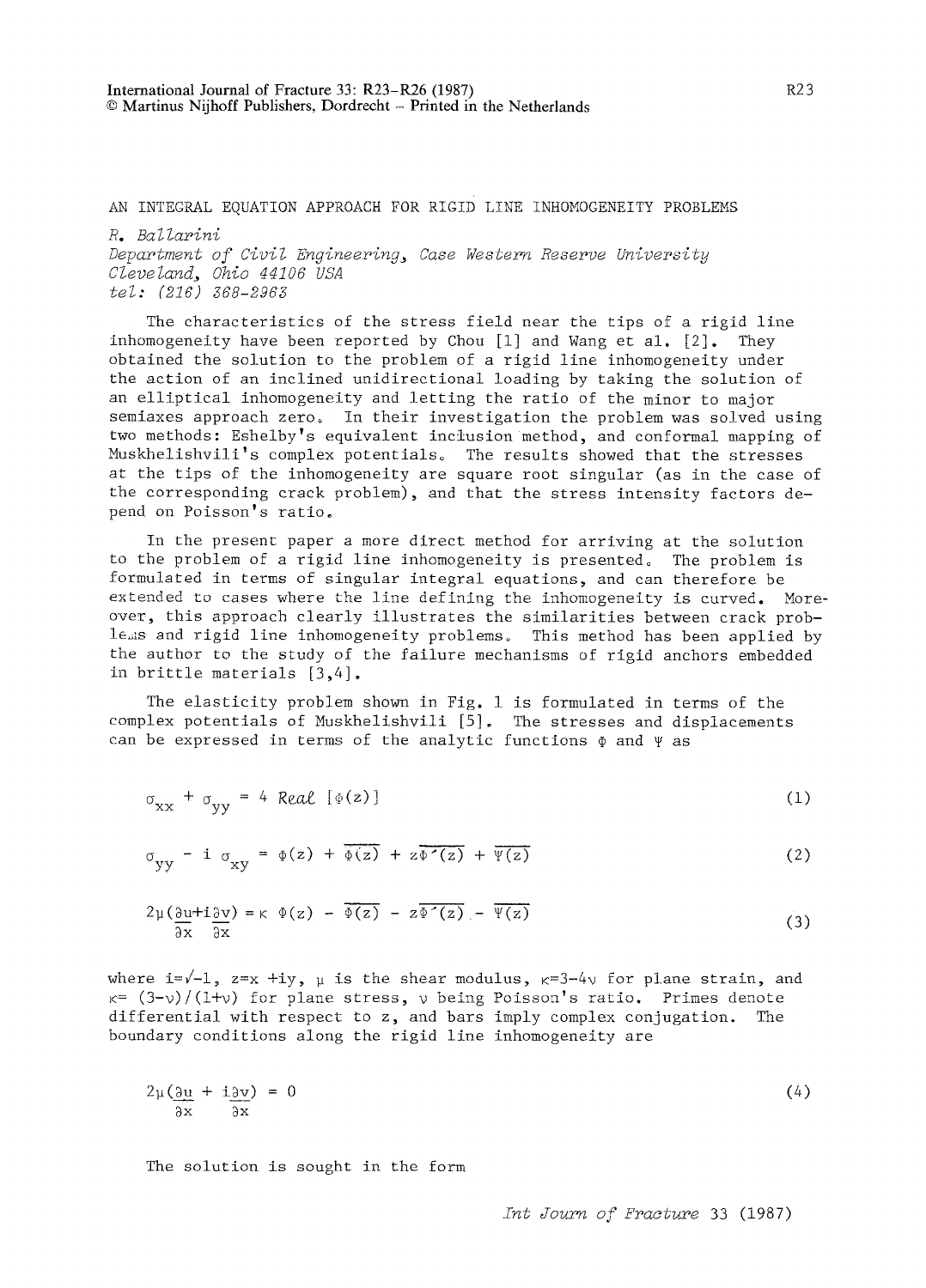$$
\Phi(z) = \sigma_{\infty}/4 + \int_{-a}^{+a} \frac{\alpha(\xi) d\xi}{z - \xi}
$$
\n(5)

$$
\Psi(z) = \sigma_{\infty}/2 - \kappa \int_{-a}^{a} \frac{\tan(z)}{z - \xi} \, d\xi + \int_{-a}^{+a} \frac{\xi \alpha(\xi)}{(z - \xi)^2} \, d\xi \tag{6}
$$

where  $\sigma$  -represents the far field stress and  $\alpha(\xi)$  is a distribution of body forces defined by

$$
\alpha(\xi) = \frac{-1}{2\pi(\kappa+1)} \frac{\partial}{\partial \xi} (F_x + iF_y)
$$
 (7)

with F and F representing the x and y components of the force, respectively. Substi ${\tt t}$ ution  ${\tt of}$  (5) and (6) into (3), and enforcing (4) leads to

$$
2\kappa \int_{-a}^{+a} \frac{\alpha(\xi) d\xi}{\xi - x} = \sigma_{\infty}(\kappa - 3)/4 \qquad -a \le x \le +a
$$
 (8)

To ensure uniqueness of the solution to (8) the following condition (zero net force on the inhomogeneity) must be satisfied

$$
\int_{-a}^{+a} \alpha(\xi) d\xi = 0
$$
 (9)

We note that for a crack (subjected to a uniform far field tensile stress) modeled as a continuous distribution of dislocations the governing integral equations for the dislocation density are

$$
{}^{+a}_{-a} \underbrace{\beta(\xi) d\xi}_{(\xi-x)} = \sigma_{\infty} \qquad \qquad -a \le x \le +a
$$
\n
$$
\int_{a}^{+a} \beta(\xi) d\xi = 0 \qquad (11)
$$

**where** the dislocation density is defined by

$$
\beta(\xi) = \underline{\mu} \underline{e}^{\underline{i}\theta} \qquad \frac{\partial}{\partial \xi} \{ [u_{\mathbf{r}}] + i[v_{\theta}] \}
$$
 (12)

with  $[u_r]$  and  $[v_a]$  representing the magnitudes of the displacement jumps. The similarity between the inhomogeneity problem and the crack problem can be clearly seen by comparing  $(8)$  and  $(10)$ . The solution of  $(8)$  and  $(9)$  can be obtained in closed form using the techniques in [5]. It is given by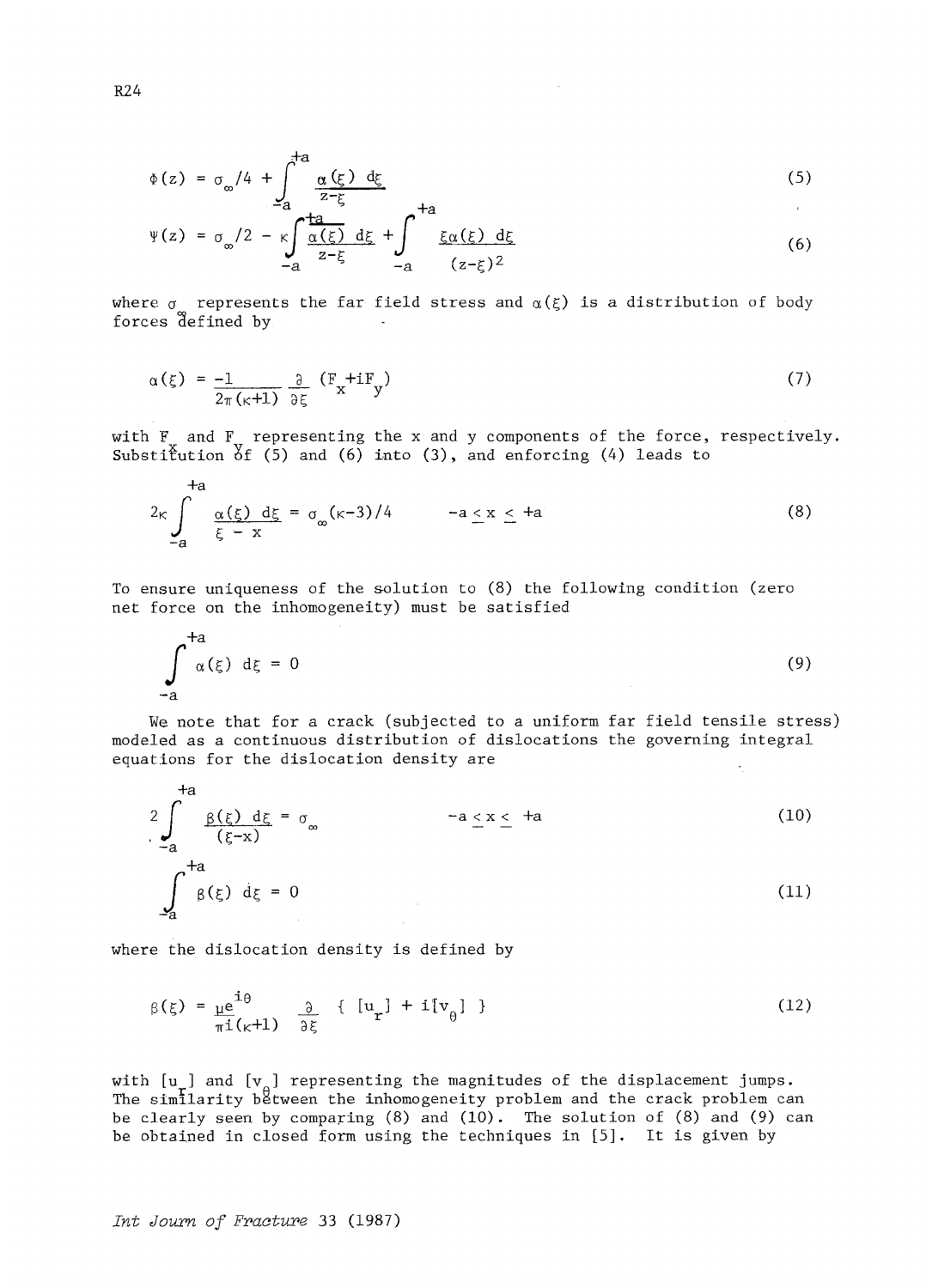$$
\beta(\xi) = \underline{\mu} e^{\underline{i}\theta} \frac{\partial}{\partial \xi} \{ [u_{\mathbf{r}}] + i [v_{\theta}] \}
$$
 (12)

with  $[u_{s}]$  and  $[v_{s}]$  representing the magnitudes of the displacement jumps. The similarity between the inhomogeneity problem and the crack problem can be clearly seen by comparing  $(8)$  and  $(10)$ . The solution of  $(8)$  and  $(9)$  can be obtained in closed form using the techniques in [5]. It is given by

$$
\alpha(x) = \sigma_{\infty} \frac{(\kappa - 3)}{8\kappa \pi} \frac{x}{(a^2 - x^2)^{\frac{1}{2}}} \tag{13}
$$

The complex potentials can be obtained by substituting  $(13)$  into  $(5)$  and  $(6)$ , and performing the integration. The stresses and displacements can then be obtained from the potentials through  $(1)-(3)$ . In particular, the stress intensity factors, defined by

$$
K_{\text{I}} - i K_{\text{II}} = \lim_{x \to a} \sqrt{2\pi (x-a)} \qquad (\sigma_{yy} - i\sigma_{xy}) \tag{14}
$$

become

$$
K_{\text{I}} = \sigma \sqrt{\pi a} \frac{(\kappa - 1) (3 - \kappa)}{8\kappa} \qquad K_{\text{II}} = 0 \tag{15}
$$

The result agrees with that obtained by Wang and shows that the stress intensity factor depends on Poisson's ratio. (Note that for  $v=0$  or  $v=0$ .5 the stress intensity factor is zero).

For the corresponding crack problem  $K_T = \sigma/(\pi a)$ , therefore the ratio of stress intensity factors for the two problems is

$$
\frac{K_{\text{I}} \text{ (inhomogeneity)}}{K_{\text{I}} \text{ (crack)}} = (\kappa - 1) (3 - \kappa) / 8 \kappa \tag{16}
$$

We note that this method could be easily extended to the case of curved rigid line inhomogeneities and/or finite geometries by modifying  $(4)-(6)$ using the same techniques that are employed to solve crack problems.

## *RZFERENCES*

- [i] Y.T. Chou and Z.Y. Wang, in *Recent Development in Applied Mathematics,*  Rensselaer Press (1983) 21-30.
- [2] Z.Y. Wang, H.T. Zhang, and Y.T. Chou, *Journal of Applied Mechanics*  52 (1985) 818-822.
- [3] R. Ballarini, L.M. Keer, and S.P. Shah, *International Journal of Fracture* 33 (1987) to appear.
- [4] R. Ballarini, S.P. Shah, and L.M. Keer, *Proceedings of the Royal Society*  (London) A404 (1986) 35-54.
- [5] N.I. Muskhelishvili, *Some Basic Problems of Mathematical Theory of*

*Int Journ of Fracture* 33 (1987)